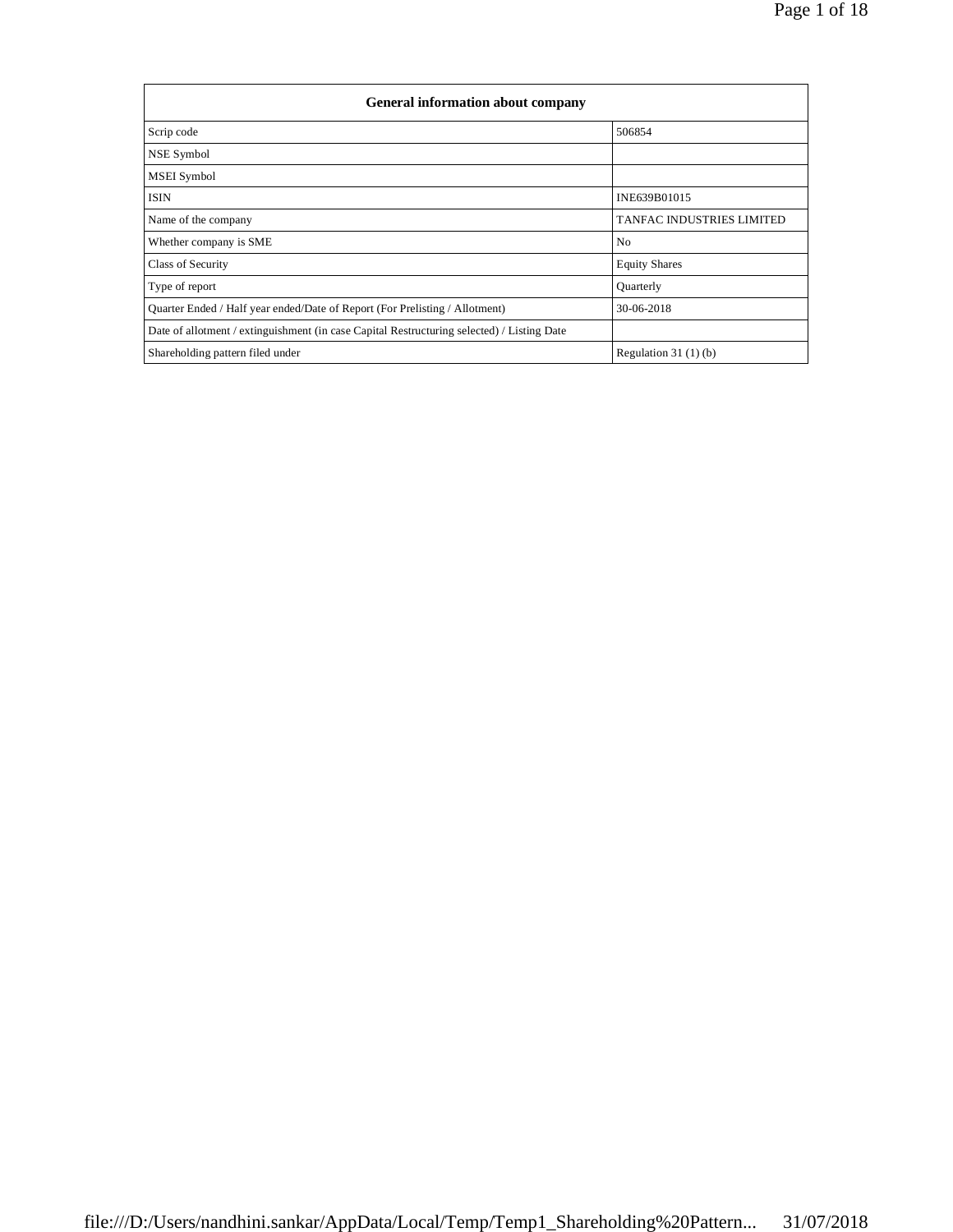|                | <b>Declaration</b>                                                                        |                |                                |                       |                            |  |  |  |  |
|----------------|-------------------------------------------------------------------------------------------|----------------|--------------------------------|-----------------------|----------------------------|--|--|--|--|
| Sr.<br>No.     | Particular                                                                                | Yes/No         | Promoter and<br>Promoter Group | Public<br>shareholder | Non Promoter-Non<br>Public |  |  |  |  |
|                | Whether the Listed Entity has issued any partly paid up<br>shares?                        | N <sub>o</sub> | N <sub>0</sub>                 | N <sub>0</sub>        | N <sub>0</sub>             |  |  |  |  |
| $\overline{2}$ | Whether the Listed Entity has issued any Convertible<br>Securities?                       | N <sub>0</sub> | N <sub>0</sub>                 | N <sub>0</sub>        | N <sub>0</sub>             |  |  |  |  |
| 3              | Whether the Listed Entity has issued any Warrants?                                        | N <sub>0</sub> | N <sub>0</sub>                 | N <sub>o</sub>        | N <sub>0</sub>             |  |  |  |  |
| 4              | Whether the Listed Entity has any shares against which<br>depository receipts are issued? | N <sub>o</sub> | N <sub>0</sub>                 | N <sub>o</sub>        | N <sub>0</sub>             |  |  |  |  |
| 5              | Whether the Listed Entity has any shares in locked-in?                                    | N <sub>0</sub> | N <sub>0</sub>                 | N <sub>o</sub>        | N <sub>o</sub>             |  |  |  |  |
| 6              | Whether any shares held by promoters are pledge or<br>otherwise encumbered?               | N <sub>o</sub> | N <sub>0</sub>                 |                       |                            |  |  |  |  |
|                | Whether company has equity shares with differential<br>voting rights?                     | N <sub>o</sub> | N <sub>0</sub>                 | N <sub>0</sub>        | N <sub>0</sub>             |  |  |  |  |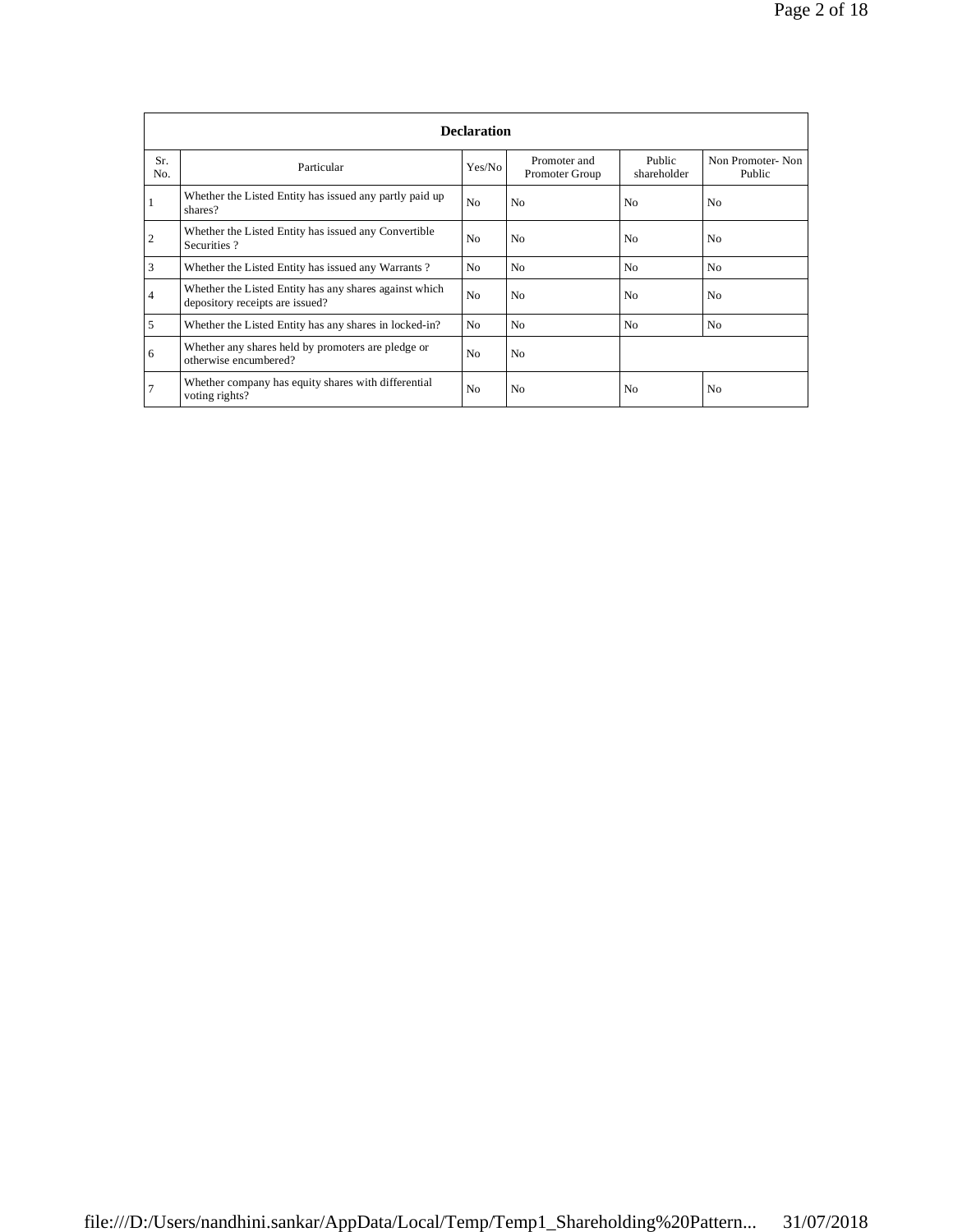|                 | Table I - Summary Statement holding of specified securities |                                                      |                         |                                                                |                                                                  |                                                              |                                                                                                                         |                                                                  |               |         |                      |  |
|-----------------|-------------------------------------------------------------|------------------------------------------------------|-------------------------|----------------------------------------------------------------|------------------------------------------------------------------|--------------------------------------------------------------|-------------------------------------------------------------------------------------------------------------------------|------------------------------------------------------------------|---------------|---------|----------------------|--|
| Category<br>(1) | Category of<br>shareholder<br>(II)                          | No. of<br>Nos. Of<br>shareholders<br>shares<br>(III) |                         | No. Of<br>Partly<br>paid-up<br>equity<br>shares<br>held<br>(V) | No. Of<br>shares<br>underlying<br>Depository<br>Receipts<br>(VI) | Total nos.<br>shares<br>held (VII)<br>$=(IV)+$<br>$(V)+(VI)$ | Shareholding as<br>a % of total no.<br>of shares<br>(calculated as<br>per SCRR, 1957)<br>(VIII) As a % of<br>$(A+B+C2)$ | Number of Voting Rights held in each<br>class of securities (IX) |               |         |                      |  |
|                 |                                                             |                                                      | fully paid<br>up equity |                                                                |                                                                  |                                                              |                                                                                                                         | No of Voting (XIV)<br>Rights                                     |               |         | Total as a<br>$%$ of |  |
|                 |                                                             |                                                      | $\text{held (IV)}$      |                                                                |                                                                  |                                                              |                                                                                                                         | Class<br>eg: X                                                   | Class<br>eg:y | Total   | $(A+B+C)$            |  |
| (A)             | Promoter &<br>Promoter<br>Group                             | $\overline{4}$                                       | 5084802                 |                                                                |                                                                  | 5084802                                                      | 50.98                                                                                                                   | 5084802                                                          |               | 5084802 | 50.98                |  |
| (B)             | Public                                                      | 12491                                                | 4890198                 |                                                                |                                                                  | 4890198                                                      | 49.02                                                                                                                   | 4890198                                                          |               | 4890198 | 49.02                |  |
| (C)             | Non<br>Promoter-<br>Non Public                              |                                                      |                         |                                                                |                                                                  |                                                              |                                                                                                                         |                                                                  |               |         |                      |  |
| (C1)            | <b>Shares</b><br>underlying<br><b>DRs</b>                   |                                                      |                         |                                                                |                                                                  |                                                              |                                                                                                                         |                                                                  |               |         |                      |  |
| (C2)            | Shares held<br>by<br>Employee<br><b>Trusts</b>              |                                                      |                         |                                                                |                                                                  |                                                              |                                                                                                                         |                                                                  |               |         |                      |  |
|                 | Total                                                       | 12495                                                | 9975000                 |                                                                |                                                                  | 9975000                                                      | 100                                                                                                                     | 9975000                                                          |               | 9975000 | 100                  |  |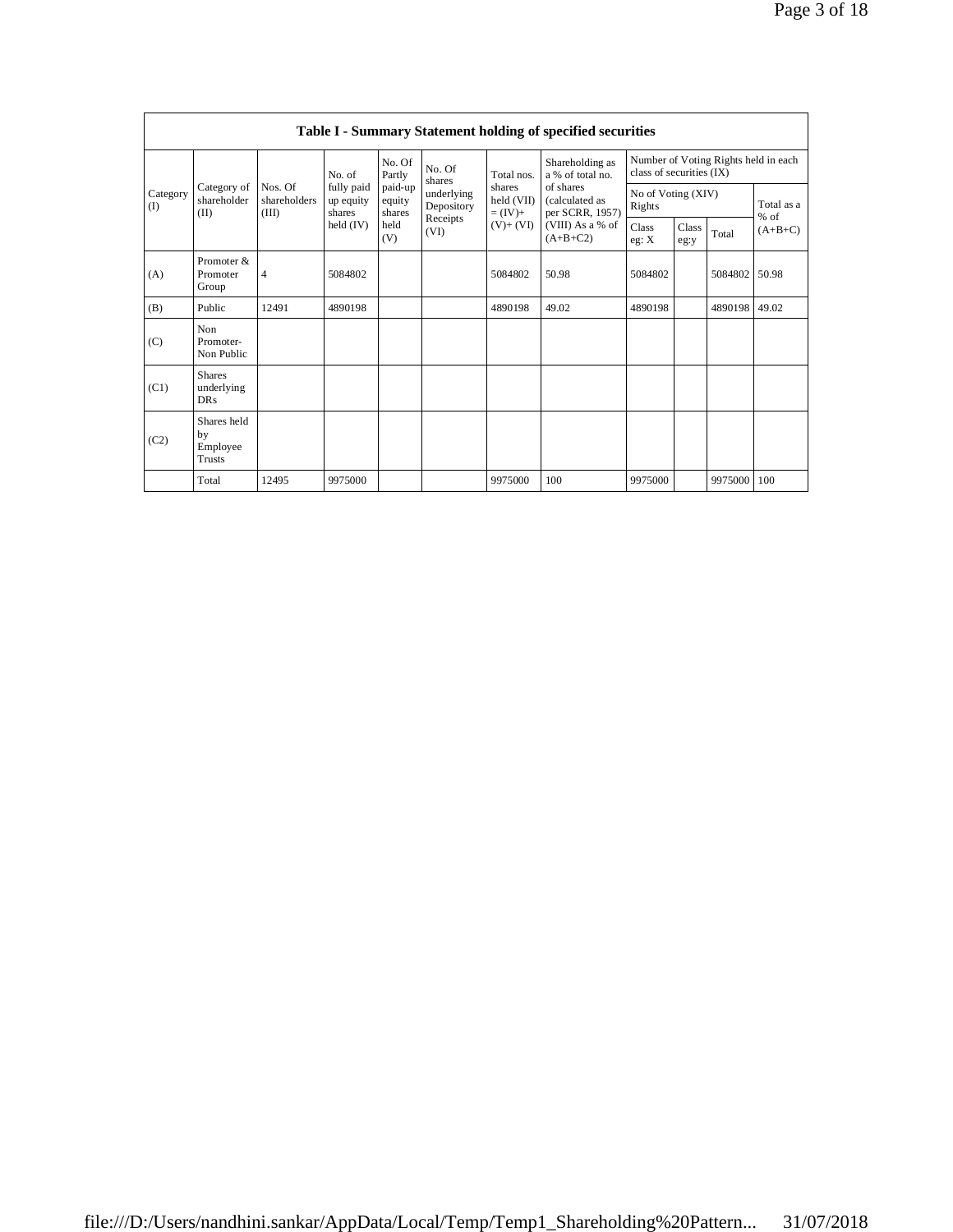| Table I - Summary Statement holding of specified securities |                                           |                                                                                                                                                                        |                                |                                                                             |                                                                                                            |                                                    |            |                                                                               |                              |                                       |
|-------------------------------------------------------------|-------------------------------------------|------------------------------------------------------------------------------------------------------------------------------------------------------------------------|--------------------------------|-----------------------------------------------------------------------------|------------------------------------------------------------------------------------------------------------|----------------------------------------------------|------------|-------------------------------------------------------------------------------|------------------------------|---------------------------------------|
| Category<br>(I)                                             | Category of<br>shareholder<br>(II)        | No. Of<br>No. of<br><b>Shares</b><br><b>Shares</b><br>Underlying<br>Underlying<br>Outstanding<br>Outstanding<br>convertible<br>Warrants<br>securities $(X)$<br>$(X_i)$ |                                | No. Of Shares<br>Underlying<br>Outstanding<br>convertible<br>securities and | Shareholding, as<br>a % assuming full<br>conversion of<br>convertible<br>securities (as a<br>percentage of | Number of<br>Locked in<br>shares (XII)             |            | Number of<br><b>Shares</b><br>pledged or<br>otherwise<br>encumbered<br>(XIII) |                              | Number of<br>equity shares<br>held in |
|                                                             |                                           |                                                                                                                                                                        | No. Of<br>Warrants (Xi)<br>(a) | diluted share<br>capital) $(XI)$ =<br>$(VII)+(X)$ As a %<br>of $(A+B+C2)$   | No.<br>(a)                                                                                                 | As a %<br>of total<br><b>Shares</b><br>held<br>(b) | No.<br>(a) | As a %<br>of total<br><b>Shares</b><br>held(b)                                | dematerialized<br>form (XIV) |                                       |
| (A)                                                         | Promoter &<br>Promoter<br>Group           |                                                                                                                                                                        |                                |                                                                             | 50.98                                                                                                      |                                                    |            |                                                                               |                              | 5084802                               |
| (B)                                                         | Public                                    |                                                                                                                                                                        |                                |                                                                             | 49.02                                                                                                      |                                                    |            |                                                                               |                              | 4449893                               |
| (C)                                                         | Non<br>Promoter-<br>Non Public            |                                                                                                                                                                        |                                |                                                                             |                                                                                                            |                                                    |            |                                                                               |                              |                                       |
| (C1)                                                        | <b>Shares</b><br>underlying<br><b>DRs</b> |                                                                                                                                                                        |                                |                                                                             |                                                                                                            |                                                    |            |                                                                               |                              |                                       |
| (C2)                                                        | Shares held<br>by<br>Employee<br>Trusts   |                                                                                                                                                                        |                                |                                                                             |                                                                                                            |                                                    |            |                                                                               |                              |                                       |
|                                                             | Total                                     |                                                                                                                                                                        |                                |                                                                             | 100                                                                                                        |                                                    |            |                                                                               |                              | 9534695                               |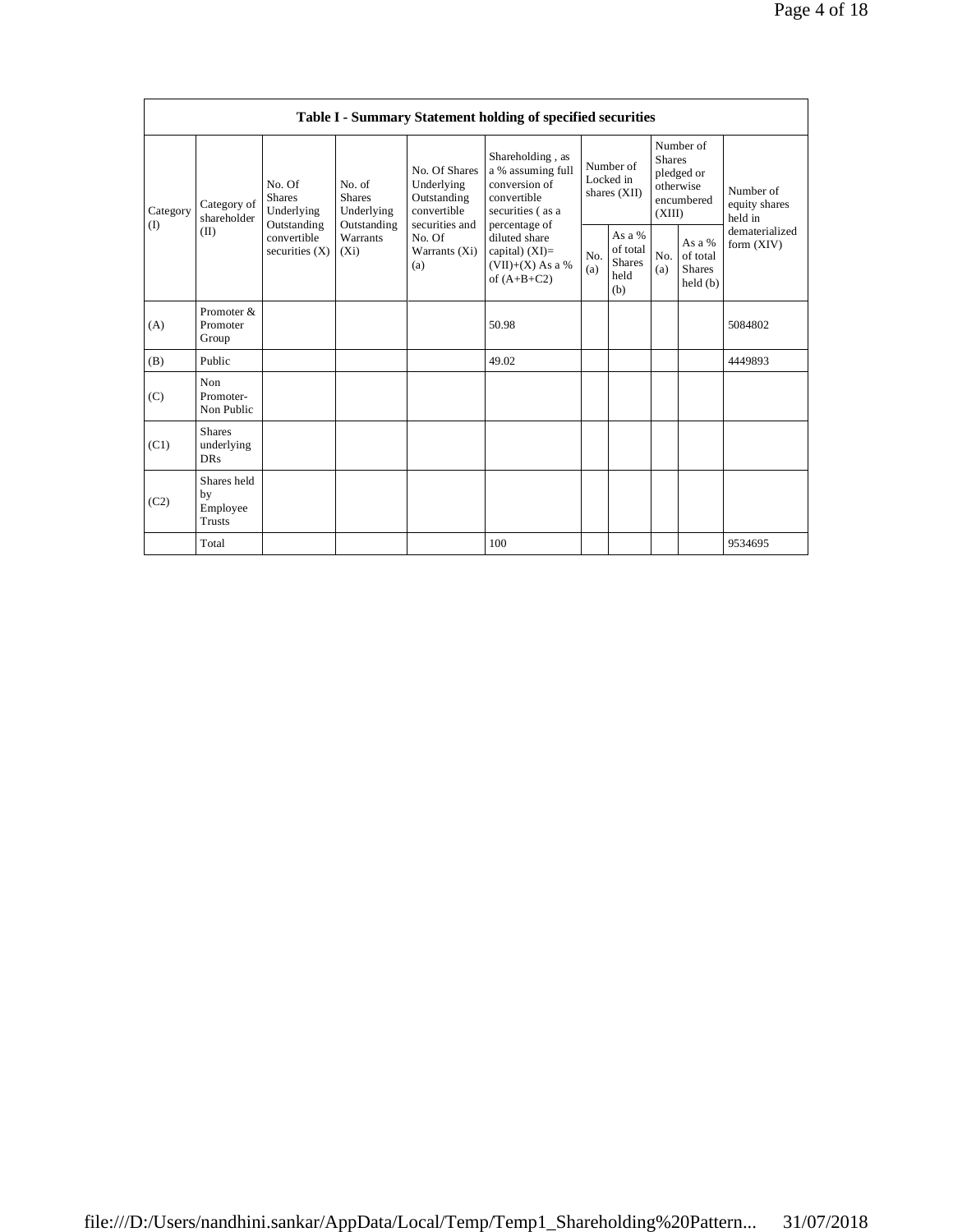| Table II - Statement showing shareholding pattern of the Promoter and Promoter Group |  |  |  |
|--------------------------------------------------------------------------------------|--|--|--|
|                                                                                      |  |  |  |

|                                                                                         | Category $\&$                                                                                                          | Nos. Of               | No. of<br>fully paid             | No. Of<br>Partly<br>paid- | No. Of<br>shares                     | Total<br>nos.<br>shares         | Shareholding<br>as a % of total<br>no. of shares                                              | Number of Voting Rights held in<br>each class of securities (IX) |       |         | Total                 |
|-----------------------------------------------------------------------------------------|------------------------------------------------------------------------------------------------------------------------|-----------------------|----------------------------------|---------------------------|--------------------------------------|---------------------------------|-----------------------------------------------------------------------------------------------|------------------------------------------------------------------|-------|---------|-----------------------|
| Sr.                                                                                     | Name of the<br>Shareholders<br>(I)                                                                                     | shareholders<br>(III) | up equity<br>shares<br>held (IV) | up<br>equity<br>shares    | underlying<br>Depository<br>Receipts | held<br>$(VII) =$<br>$(IV)+(V)$ | (calculated as<br>per SCRR,<br>1957) (VIII)                                                   | No of Voting (XIV) Rights<br>Class eg:                           | Class |         | as a %<br>of<br>Total |
|                                                                                         |                                                                                                                        |                       |                                  | held<br>(V)               | (VI)                                 | $+ (VI)$                        | As a % of<br>$(A+B+C2)$                                                                       | X                                                                | eg:y  | Total   | Voting<br>rights      |
| A                                                                                       | Table II - Statement showing shareholding pattern of the Promoter and Promoter Group                                   |                       |                                  |                           |                                      |                                 |                                                                                               |                                                                  |       |         |                       |
| (1)                                                                                     | Indian                                                                                                                 |                       |                                  |                           |                                      |                                 |                                                                                               |                                                                  |       |         |                       |
| (b)                                                                                     | Central<br>Government/<br><b>State</b><br>Government<br>(s)                                                            | 1                     | 2595000                          |                           |                                      | 2595000                         | 26.02                                                                                         | 2595000                                                          |       | 2595000 | 26.02                 |
| (d)                                                                                     | Any Other<br>(specify)                                                                                                 | 3                     | 2489802                          |                           |                                      | 2489802                         | 24.96                                                                                         | 2489802                                                          |       | 2489802 | 24.96                 |
| Sub-Total (A)<br>(1)                                                                    |                                                                                                                        | 4                     | 5084802                          |                           |                                      | 5084802                         | 50.98                                                                                         | 5084802                                                          |       | 5084802 | 50.98                 |
| (2)                                                                                     | Foreign                                                                                                                |                       |                                  |                           |                                      |                                 |                                                                                               |                                                                  |       |         |                       |
| Total<br>Shareholding<br>of Promoter<br>and Promoter<br>Group $(A)=$<br>$(A)(1)+(A)(2)$ |                                                                                                                        | 4                     | 5084802                          |                           |                                      | 5084802                         | 50.98                                                                                         | 5084802                                                          |       | 5084802 | 50.98                 |
| B                                                                                       | Table III - Statement showing shareholding pattern of the Public shareholder                                           |                       |                                  |                           |                                      |                                 |                                                                                               |                                                                  |       |         |                       |
| (1)                                                                                     | Institutions                                                                                                           |                       |                                  |                           |                                      |                                 |                                                                                               |                                                                  |       |         |                       |
| (a)                                                                                     | <b>Mutual Funds</b>                                                                                                    | 10                    | 7000                             |                           |                                      | 7000                            | 0.07                                                                                          | 7000                                                             |       | 7000    | 0.07                  |
| (f)                                                                                     | Financial<br>Institutions/<br><b>Banks</b>                                                                             | 3                     | 800                              |                           |                                      | 800                             | 0.01                                                                                          | 800                                                              |       | 800     | 0.01                  |
| Sub-Total (B)<br>(1)                                                                    |                                                                                                                        | 13                    | 7800                             |                           |                                      | 7800                            | 0.08                                                                                          | 7800                                                             |       | 7800    | 0.08                  |
| (3)                                                                                     | Non-institutions                                                                                                       |                       |                                  |                           |                                      |                                 |                                                                                               |                                                                  |       |         |                       |
| (a(i))                                                                                  | Individuals -<br>i.Individual<br>shareholders<br>holding<br>nominal share<br>capital up to<br>Rs. 2 lakhs.             | 12119                 | 2782111                          |                           |                                      | 2782111                         | 27.89                                                                                         | 2782111                                                          |       | 2782111 | 27.89                 |
| (a(ii))                                                                                 | Individuals -<br>ii. Individual<br>shareholders<br>holding<br>nominal share<br>capital in<br>excess of Rs. 2<br>lakhs. | 9                     | 356315                           |                           |                                      | 356315                          | 3.57                                                                                          | 356315                                                           |       | 356315  | 3.57                  |
| (b)                                                                                     | <b>NBFCs</b><br>registered with<br>RBI                                                                                 | -1                    | 3000                             |                           |                                      | 3000                            | 0.03                                                                                          | 3000                                                             |       | 3000    | 0.03                  |
| (e)                                                                                     | Any Other<br>(specify)                                                                                                 | 349                   | 1740972                          |                           |                                      | 1740972                         | 17.45                                                                                         | 1740972                                                          |       | 1740972 | 17.45                 |
| Sub-Total (B)<br>(3)                                                                    |                                                                                                                        | 12478                 | 4882398                          |                           |                                      | 4882398                         | 48.95                                                                                         | 4882398                                                          |       | 4882398 | 48.95                 |
| <b>Total Public</b><br>Shareholding<br>$(B)=(B)(1)+$<br>$(B)(2)+(B)(3)$                 |                                                                                                                        | 12491                 | 4890198                          |                           |                                      | 4890198                         | 49.02                                                                                         | 4890198                                                          |       | 4890198 | 49.02                 |
| ${\bf C}$                                                                               |                                                                                                                        |                       |                                  |                           |                                      |                                 | Table IV - Statement showing shareholding pattern of the Non Promoter- Non Public shareholder |                                                                  |       |         |                       |
| Total<br>$(A+B+C2)$                                                                     |                                                                                                                        | 12495                 | 9975000                          |                           |                                      | 9975000                         | 100                                                                                           | 9975000                                                          |       | 9975000 | 100                   |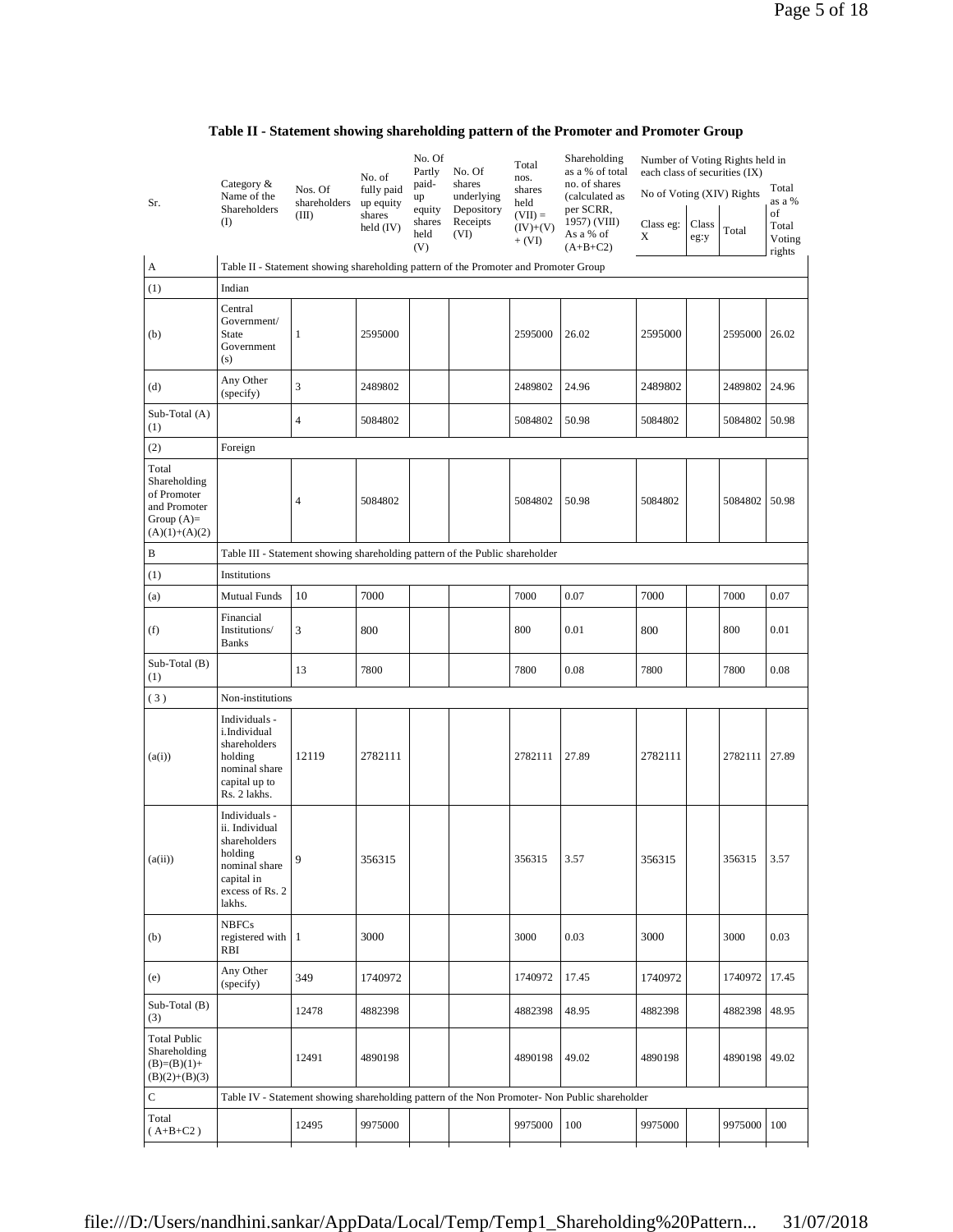| Total<br>$(A+B+C)$<br>$\sim$ | 12495 | 9975000 | 9975000 | 100 | 9975000 | 9975000 | 100 |
|------------------------------|-------|---------|---------|-----|---------|---------|-----|
|------------------------------|-------|---------|---------|-----|---------|---------|-----|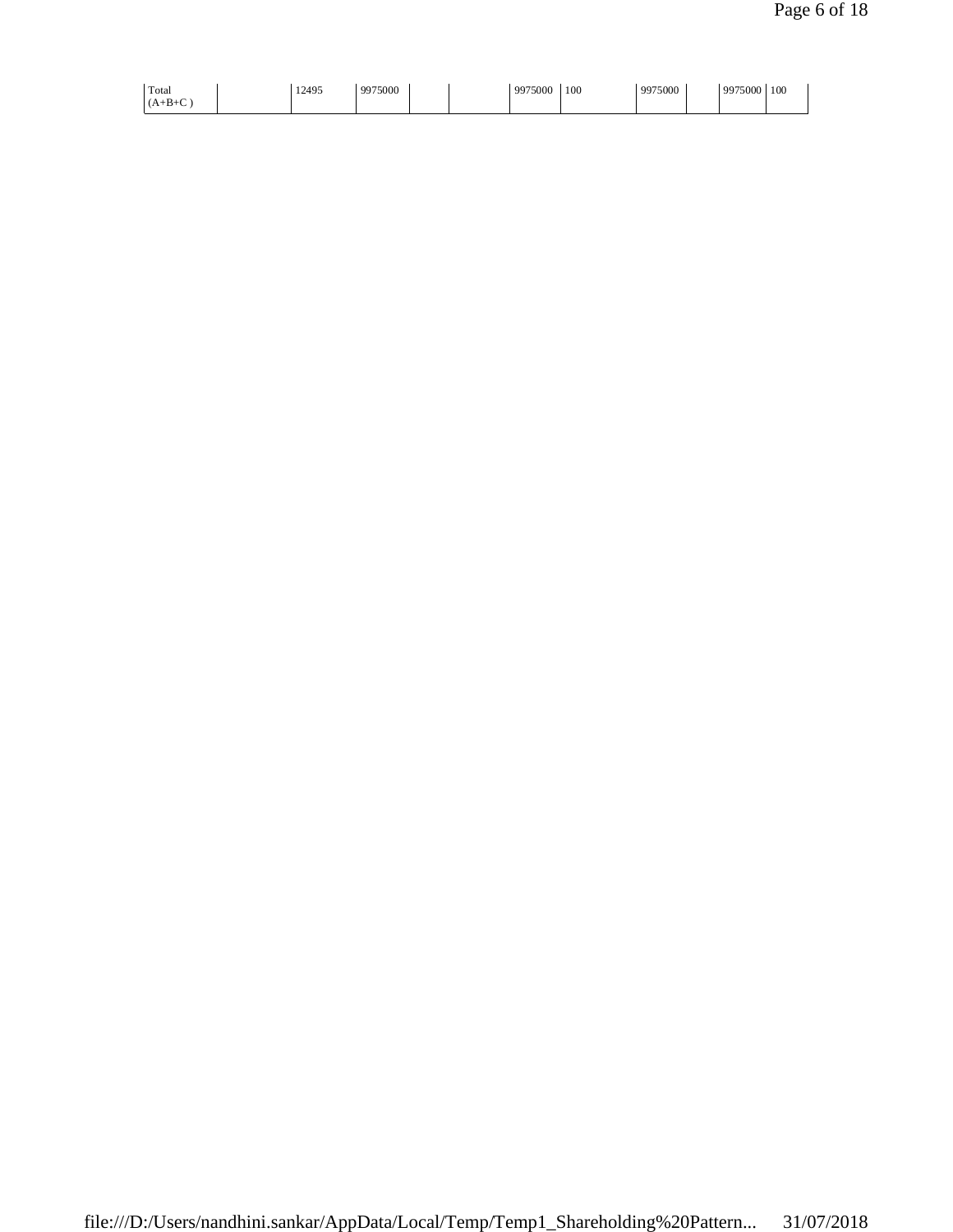| Table II - Statement showing shareholding pattern of the Promoter and Promoter Group    |                                                                               |                                                             |                                                                                                               |                                                                                                                                                                                     |                                          |                                                    |                                                                               |                                                |                                       |
|-----------------------------------------------------------------------------------------|-------------------------------------------------------------------------------|-------------------------------------------------------------|---------------------------------------------------------------------------------------------------------------|-------------------------------------------------------------------------------------------------------------------------------------------------------------------------------------|------------------------------------------|----------------------------------------------------|-------------------------------------------------------------------------------|------------------------------------------------|---------------------------------------|
| Sr.                                                                                     | No. Of Shares<br>Underlying<br>Outstanding<br>convertible<br>securities $(X)$ | No. of Shares<br>Underlying<br>Outstanding<br>Warrants (Xi) | No. Of Shares<br>Underlying<br>Outstanding<br>convertible<br>securities and<br>No. Of<br>Warrants (Xi)<br>(a) | Shareholding, as a<br>% assuming full<br>conversion of<br>convertible<br>securities (as a<br>percentage of diluted<br>share capital) $(XI)=$<br>$(VII)+(X)$ As a % of<br>$(A+B+C2)$ | Number of<br>Locked in<br>shares $(XII)$ |                                                    | Number of<br><b>Shares</b><br>pledged or<br>otherwise<br>encumbered<br>(XIII) |                                                | Number of<br>equity shares<br>held in |
|                                                                                         |                                                                               |                                                             |                                                                                                               |                                                                                                                                                                                     | No.<br>(a)                               | As a %<br>of total<br><b>Shares</b><br>held<br>(b) | No.<br>(a)                                                                    | As a %<br>of total<br><b>Shares</b><br>held(b) | dematerialized<br>form (XIV)          |
| А                                                                                       |                                                                               |                                                             |                                                                                                               | Table II - Statement showing shareholding pattern of the Promoter and Promoter Group                                                                                                |                                          |                                                    |                                                                               |                                                |                                       |
| (1)                                                                                     | Indian                                                                        |                                                             |                                                                                                               |                                                                                                                                                                                     |                                          |                                                    |                                                                               |                                                |                                       |
| (b)                                                                                     |                                                                               |                                                             |                                                                                                               | 26.02                                                                                                                                                                               |                                          |                                                    |                                                                               |                                                | 2595000                               |
| (d)                                                                                     |                                                                               |                                                             |                                                                                                               | 24.96                                                                                                                                                                               |                                          |                                                    |                                                                               |                                                | 2489802                               |
| Sub-Total (A)<br>(1)                                                                    |                                                                               |                                                             |                                                                                                               | 50.98                                                                                                                                                                               |                                          |                                                    |                                                                               |                                                | 5084802                               |
| (2)                                                                                     | Foreign                                                                       |                                                             |                                                                                                               |                                                                                                                                                                                     |                                          |                                                    |                                                                               |                                                |                                       |
| Total<br>Shareholding of<br>Promoter and<br>Promoter<br>Group $(A)=(A)$<br>$(1)+(A)(2)$ |                                                                               |                                                             |                                                                                                               | 50.98                                                                                                                                                                               |                                          |                                                    |                                                                               |                                                | 5084802                               |
| B                                                                                       |                                                                               |                                                             |                                                                                                               | Table III - Statement showing shareholding pattern of the Public shareholder                                                                                                        |                                          |                                                    |                                                                               |                                                |                                       |
| (1)                                                                                     | Institutions                                                                  |                                                             |                                                                                                               |                                                                                                                                                                                     |                                          |                                                    |                                                                               |                                                |                                       |
| (a)                                                                                     |                                                                               |                                                             |                                                                                                               | 0.07                                                                                                                                                                                |                                          |                                                    |                                                                               |                                                | $\boldsymbol{0}$                      |
| (f)                                                                                     |                                                                               |                                                             |                                                                                                               | 0.01                                                                                                                                                                                |                                          |                                                    |                                                                               |                                                | 350                                   |
| Sub-Total (B)<br>(1)                                                                    |                                                                               |                                                             |                                                                                                               | 0.08                                                                                                                                                                                |                                          |                                                    |                                                                               |                                                | 350                                   |
| (3)                                                                                     | Non-institutions                                                              |                                                             |                                                                                                               |                                                                                                                                                                                     |                                          |                                                    |                                                                               |                                                |                                       |
| (a(i))                                                                                  |                                                                               |                                                             |                                                                                                               | 27.89                                                                                                                                                                               |                                          |                                                    |                                                                               |                                                | 2363311                               |
| (a(ii))                                                                                 |                                                                               |                                                             |                                                                                                               | 3.57                                                                                                                                                                                |                                          |                                                    |                                                                               |                                                | 356315                                |
| (b)                                                                                     |                                                                               |                                                             |                                                                                                               | 0.03                                                                                                                                                                                |                                          |                                                    |                                                                               |                                                | 3000                                  |
| (e)                                                                                     |                                                                               |                                                             |                                                                                                               | 17.45                                                                                                                                                                               |                                          |                                                    |                                                                               |                                                | 1726917                               |
| $Sub-Total(B)$<br>(3)                                                                   |                                                                               |                                                             |                                                                                                               | 48.95                                                                                                                                                                               |                                          |                                                    |                                                                               |                                                | 4449543                               |
| <b>Total Public</b><br>Shareholding<br>$(B)=(B)(1)+(B)$<br>$(2)+(B)(3)$                 |                                                                               |                                                             |                                                                                                               | 49.02                                                                                                                                                                               |                                          |                                                    |                                                                               |                                                | 4449893                               |
| С                                                                                       |                                                                               |                                                             |                                                                                                               | Table IV - Statement showing shareholding pattern of the Non Promoter- Non Public shareholder                                                                                       |                                          |                                                    |                                                                               |                                                |                                       |
| Total<br>$(A+B+C2)$                                                                     |                                                                               |                                                             |                                                                                                               | 100                                                                                                                                                                                 |                                          |                                                    |                                                                               |                                                | 9534695                               |
| Total<br>$(A+B+C)$                                                                      |                                                                               |                                                             |                                                                                                               | 100                                                                                                                                                                                 |                                          |                                                    |                                                                               |                                                | 9534695                               |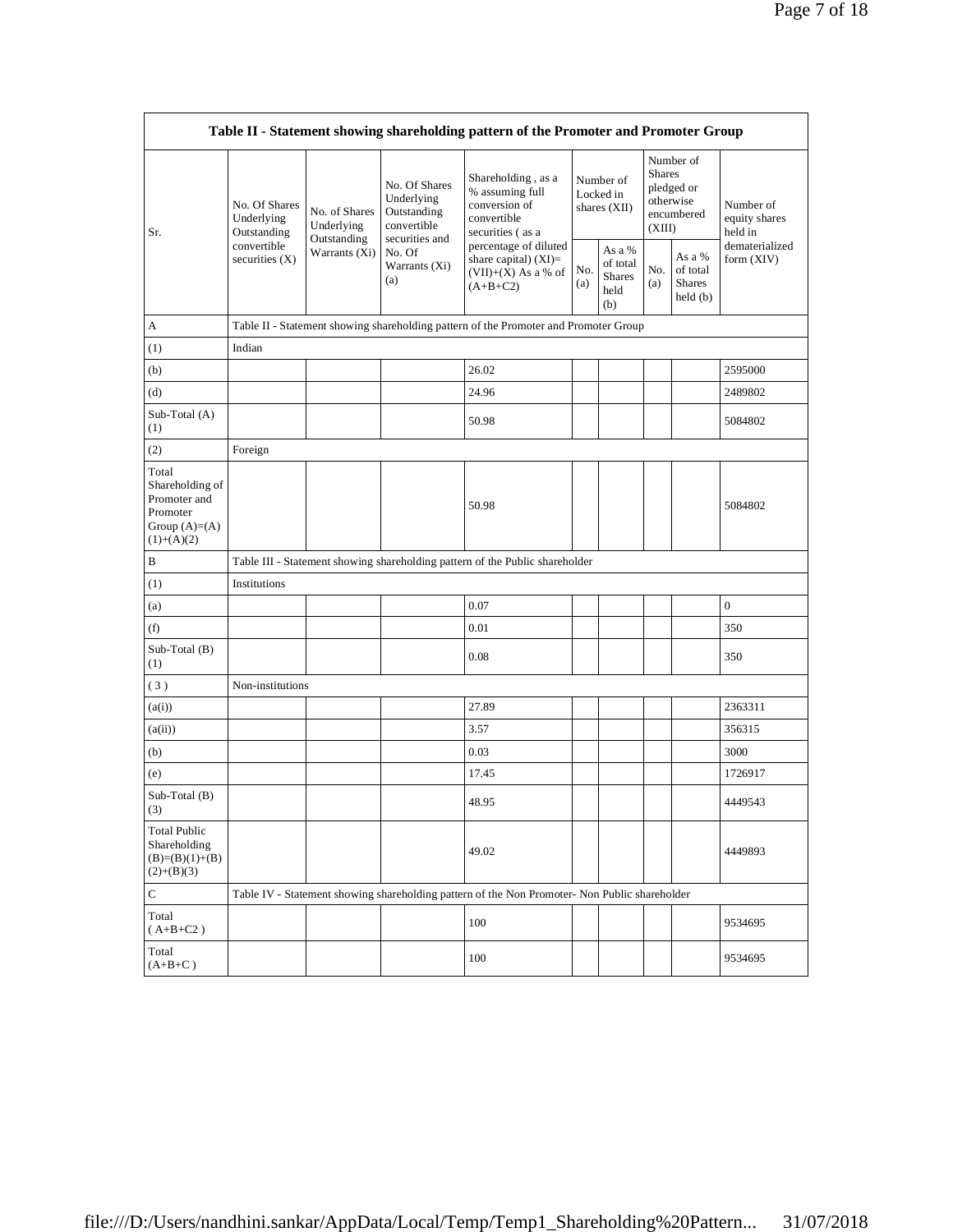| <b>Central Government/ State Government(s)</b>                                                                                                                                           |                                                               |                       |  |  |  |  |  |
|------------------------------------------------------------------------------------------------------------------------------------------------------------------------------------------|---------------------------------------------------------------|-----------------------|--|--|--|--|--|
| Searial No.                                                                                                                                                                              | $\mathbf{1}$                                                  |                       |  |  |  |  |  |
| Name of the<br>Shareholders (I)                                                                                                                                                          | TAMILNADU INDUSTRIAL DEVELOPMENT CORPORATION LIMITED          | Click here to go back |  |  |  |  |  |
| PAN(II)                                                                                                                                                                                  | AAACT3409P                                                    | Total                 |  |  |  |  |  |
| No. of fully paid<br>up equity shares<br>held (IV)                                                                                                                                       | 2595000                                                       | 2595000               |  |  |  |  |  |
| No. Of Partly paid-<br>up equity shares<br>held(V)                                                                                                                                       |                                                               |                       |  |  |  |  |  |
| No. Of shares<br>underlying<br>Depository<br>Receipts (VI)                                                                                                                               |                                                               |                       |  |  |  |  |  |
| Total nos. shares<br>held $(VII) = (IV) +$<br>$(V)+(VI)$                                                                                                                                 | 2595000                                                       | 2595000               |  |  |  |  |  |
| Shareholding as a<br>% of total no. of<br>shares (calculated<br>as per SCRR,<br>1957) (VIII) As a<br>% of $(A+B+C2)$                                                                     | 26.02                                                         | 26.02                 |  |  |  |  |  |
|                                                                                                                                                                                          | Number of Voting Rights held in each class of securities (IX) |                       |  |  |  |  |  |
| Class eg: X                                                                                                                                                                              | 2595000                                                       | 2595000               |  |  |  |  |  |
| Class eg:y                                                                                                                                                                               |                                                               |                       |  |  |  |  |  |
| Total                                                                                                                                                                                    | 2595000                                                       | 2595000               |  |  |  |  |  |
| Total as a % of<br><b>Total Voting rights</b>                                                                                                                                            | 26.02                                                         | 26.02                 |  |  |  |  |  |
| No. Of Shares<br>Underlying<br>Outstanding<br>convertible<br>securities $(X)$                                                                                                            |                                                               |                       |  |  |  |  |  |
| No. of Shares<br>Underlying<br>Outstanding<br>Warrants (Xi)                                                                                                                              |                                                               |                       |  |  |  |  |  |
| No. Of Shares<br>Underlying<br>Outstanding<br>convertible<br>securities and<br>warrants $(X)$                                                                                            |                                                               |                       |  |  |  |  |  |
| Shareholding, as a<br>% assuming full<br>conversion of<br>convertible<br>securities (as a<br>percentage of<br>diluted share<br>capital) $(XI) = (VII)$<br>$+(X)$ As a % of<br>$(A+B+C2)$ | 26.02                                                         | 26.02                 |  |  |  |  |  |
| Number of Locked in shares (XII)                                                                                                                                                         |                                                               |                       |  |  |  |  |  |
| No. $(a)$                                                                                                                                                                                |                                                               |                       |  |  |  |  |  |
| As a % of total<br>Shares held (b)                                                                                                                                                       |                                                               |                       |  |  |  |  |  |
|                                                                                                                                                                                          | Number of Shares pledged or otherwise encumbered (XIII)       |                       |  |  |  |  |  |
| No. $(a)$                                                                                                                                                                                |                                                               |                       |  |  |  |  |  |
| As a % of total<br>Shares held (b)                                                                                                                                                       |                                                               |                       |  |  |  |  |  |
|                                                                                                                                                                                          |                                                               |                       |  |  |  |  |  |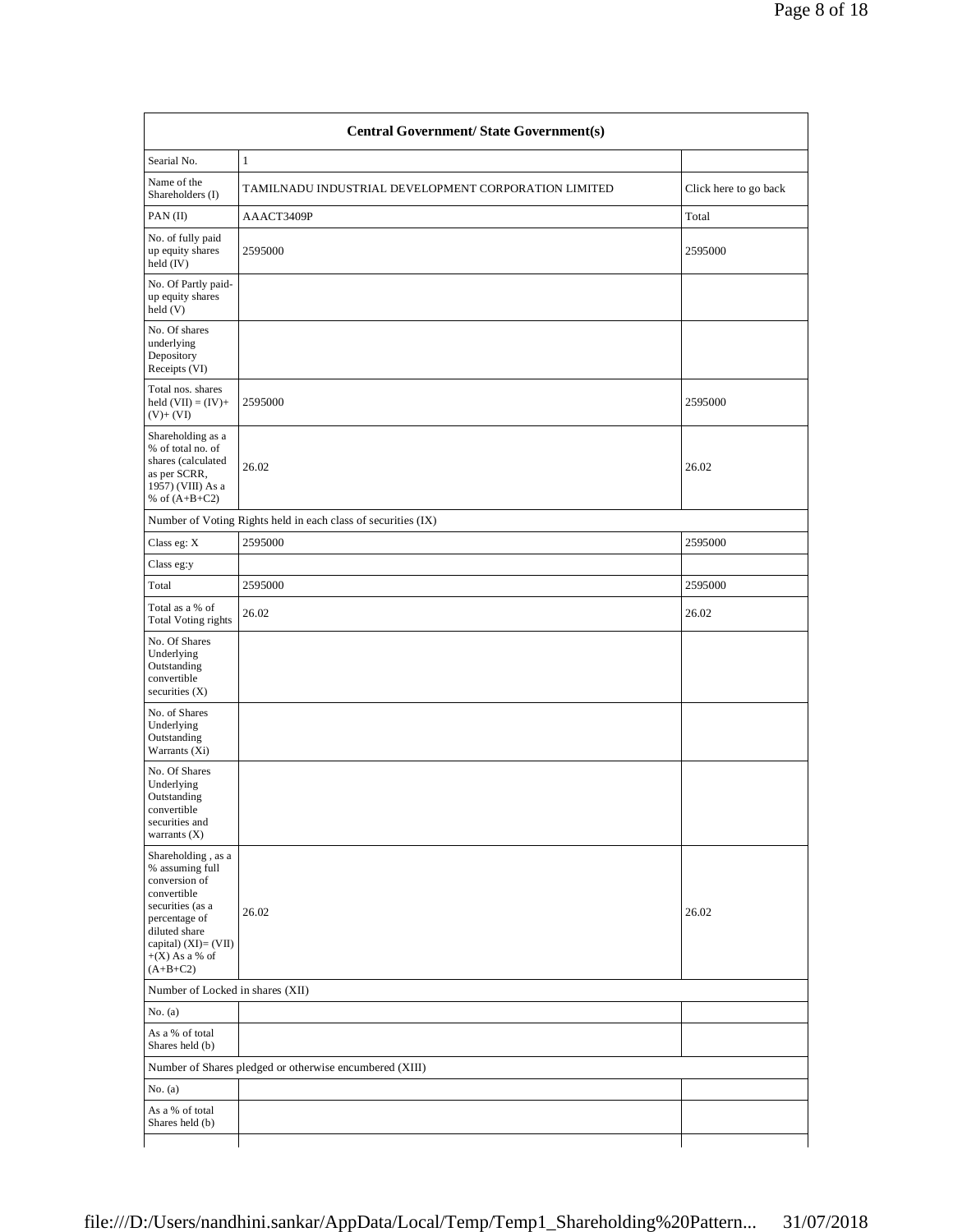| Number of equity<br>shares held in<br>dematerialized<br>form $(XIV)$ | 2595000  | 2595000 |  |  |  |
|----------------------------------------------------------------------|----------|---------|--|--|--|
| Reason for not providing PAN                                         |          |         |  |  |  |
| Reason for not<br>providing PAN                                      |          |         |  |  |  |
| Shareholder type                                                     | Promoter |         |  |  |  |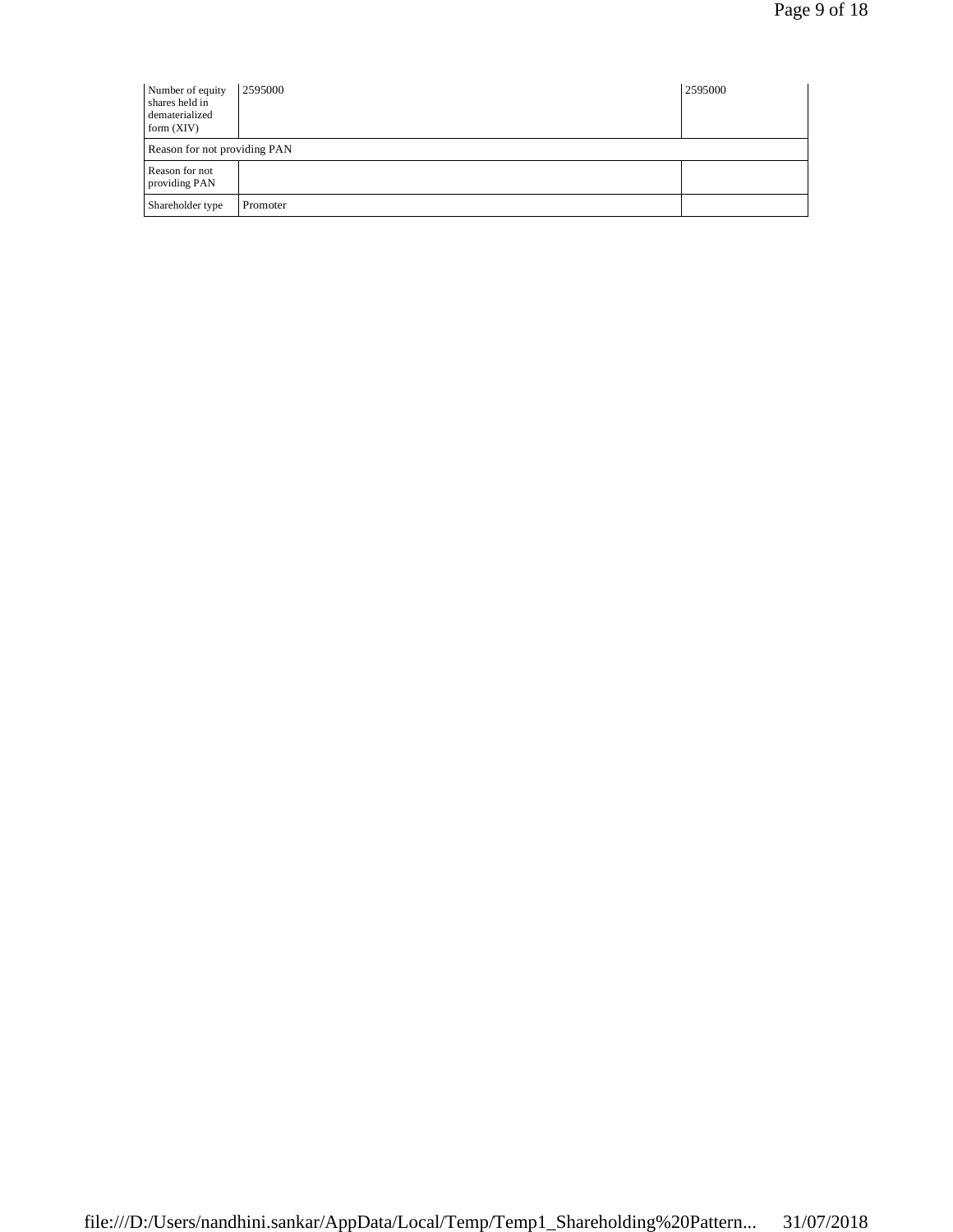| Any Other (specify)                                                                                                                                                                      |                                                               |                                                                   |                                             |                          |  |  |  |  |  |
|------------------------------------------------------------------------------------------------------------------------------------------------------------------------------------------|---------------------------------------------------------------|-------------------------------------------------------------------|---------------------------------------------|--------------------------|--|--|--|--|--|
| Searial No.                                                                                                                                                                              | $\mathbf{1}$                                                  | $\mathbf{2}$                                                      | 3                                           |                          |  |  |  |  |  |
| Category                                                                                                                                                                                 | <b>Bodies Corporate</b>                                       | <b>Bodies Corporate</b>                                           | Person Acting in Concert                    | Click here to<br>go back |  |  |  |  |  |
| Name of the<br>Shareholders (I)                                                                                                                                                          | TGS INVESTMENT AND<br>TRADE PRIVATE LIMITED                   | PILANI INVESTMENT AND<br>INDUSTRIES CORPORATION<br><b>LIMITED</b> | MR. ASKARAN<br>AGARWALA-<br><b>DIRECTOR</b> |                          |  |  |  |  |  |
| PAN(II)                                                                                                                                                                                  | AABCT6593K                                                    | AABCP7642R                                                        | ABJPA1296L                                  | Total                    |  |  |  |  |  |
| No. of the<br>Shareholders (I)                                                                                                                                                           | 1                                                             | $\mathbf{1}$                                                      | $\mathbf{1}$                                | 3                        |  |  |  |  |  |
| No. of fully paid<br>up equity shares<br>held (IV)                                                                                                                                       | 1990652                                                       | 498000                                                            | 1150                                        | 2489802                  |  |  |  |  |  |
| No. Of Partly paid-<br>up equity shares<br>held (V)                                                                                                                                      |                                                               |                                                                   |                                             |                          |  |  |  |  |  |
| No. Of shares<br>underlying<br>Depository<br>Receipts (VI)                                                                                                                               |                                                               |                                                                   |                                             |                          |  |  |  |  |  |
| Total nos. shares<br>held $(VII) = (IV) +$<br>$(V)+(VI)$                                                                                                                                 | 1990652                                                       | 498000                                                            | 1150                                        | 2489802                  |  |  |  |  |  |
| Shareholding as a<br>% of total no. of<br>shares (calculated<br>as per SCRR,<br>1957) (VIII) As a<br>% of $(A+B+C2)$                                                                     | 19.96                                                         | 4.99                                                              | 0.01                                        | 24.96                    |  |  |  |  |  |
|                                                                                                                                                                                          | Number of Voting Rights held in each class of securities (IX) |                                                                   |                                             |                          |  |  |  |  |  |
| Class eg: X                                                                                                                                                                              | 1990652                                                       | 498000                                                            | 1150                                        | 2489802                  |  |  |  |  |  |
| Class eg:y                                                                                                                                                                               |                                                               |                                                                   |                                             |                          |  |  |  |  |  |
| Total                                                                                                                                                                                    | 1990652                                                       | 498000                                                            | 1150                                        | 2489802                  |  |  |  |  |  |
| Total as a % of<br><b>Total Voting rights</b>                                                                                                                                            | 19.96                                                         | 4.99                                                              | 0.01                                        | 24.96                    |  |  |  |  |  |
| No. Of Shares<br>Underlying<br>Outstanding<br>convertible<br>securities $(X)$                                                                                                            |                                                               |                                                                   |                                             |                          |  |  |  |  |  |
| No. of Shares<br>Underlying<br>Outstanding<br>Warrants (Xi)                                                                                                                              |                                                               |                                                                   |                                             |                          |  |  |  |  |  |
| No. Of Shares<br>Underlying<br>Outstanding<br>convertible<br>securities and No.<br>Of Warrants (Xi)<br>(a)                                                                               |                                                               |                                                                   |                                             |                          |  |  |  |  |  |
| Shareholding, as a<br>% assuming full<br>conversion of<br>convertible<br>securities (as a<br>percentage of<br>diluted share<br>capital) $(XI) = (VII)$<br>$+(X)$ As a % of<br>$(A+B+C2)$ | 19.96                                                         | 4.99                                                              | 0.01                                        | 24.96                    |  |  |  |  |  |
| Number of Locked in shares (XII)                                                                                                                                                         |                                                               |                                                                   |                                             |                          |  |  |  |  |  |
| No. (a)                                                                                                                                                                                  |                                                               |                                                                   |                                             |                          |  |  |  |  |  |
|                                                                                                                                                                                          |                                                               |                                                                   |                                             |                          |  |  |  |  |  |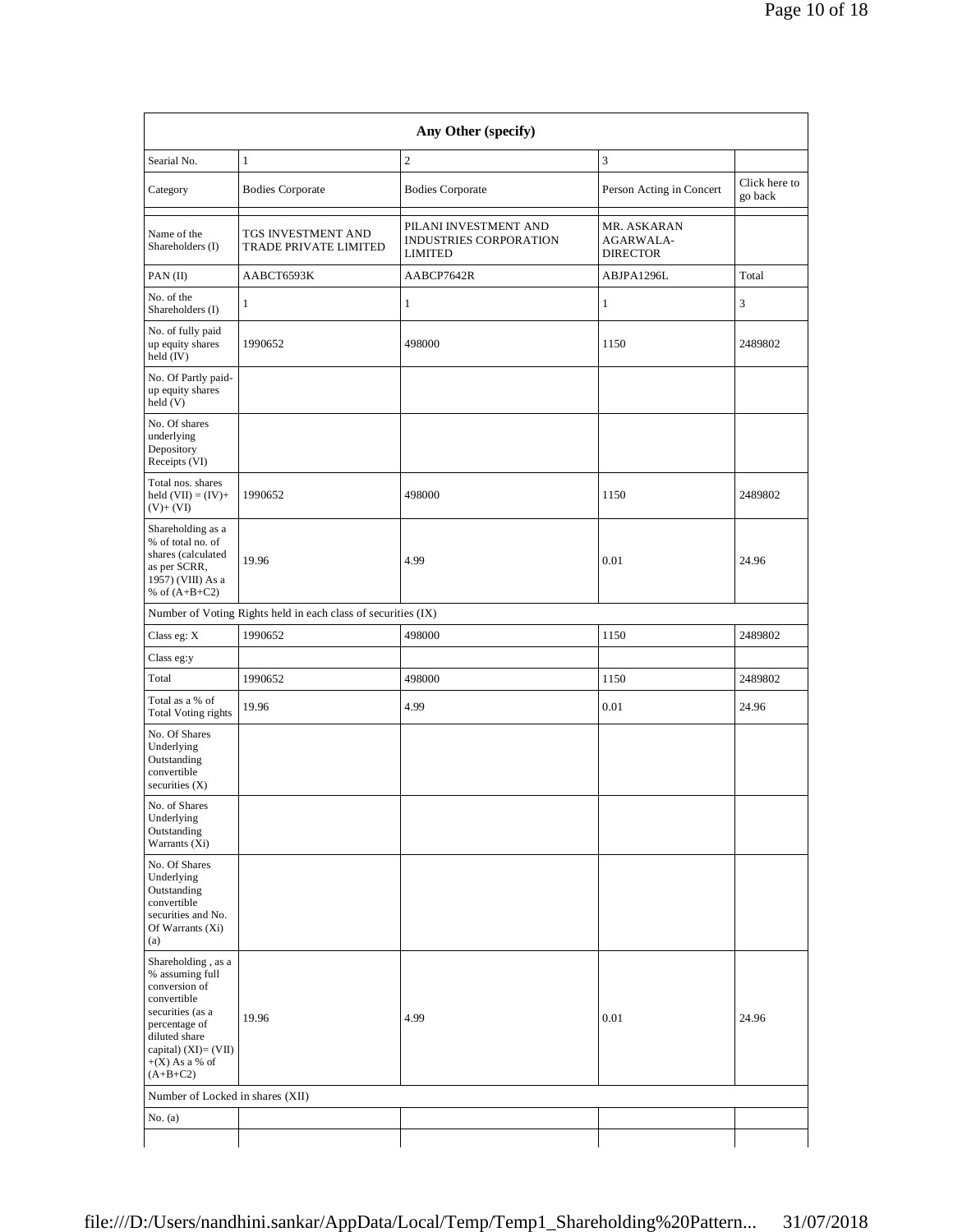| As a % of total<br>Shares held (b)                                   |          |          |          |         |  |  |  |  |  |
|----------------------------------------------------------------------|----------|----------|----------|---------|--|--|--|--|--|
| Number of Shares pledged or otherwise encumbered (XIII)              |          |          |          |         |  |  |  |  |  |
| No. $(a)$                                                            |          |          |          |         |  |  |  |  |  |
| As a % of total<br>Shares held (b)                                   |          |          |          |         |  |  |  |  |  |
| Number of equity<br>shares held in<br>dematerialized<br>form $(XIV)$ | 1990652  | 498000   | 1150     | 2489802 |  |  |  |  |  |
| Reason for not providing PAN                                         |          |          |          |         |  |  |  |  |  |
| Reason for not<br>providing PAN                                      |          |          |          |         |  |  |  |  |  |
| Shareholder type                                                     | Promoter | Promoter | Promoter |         |  |  |  |  |  |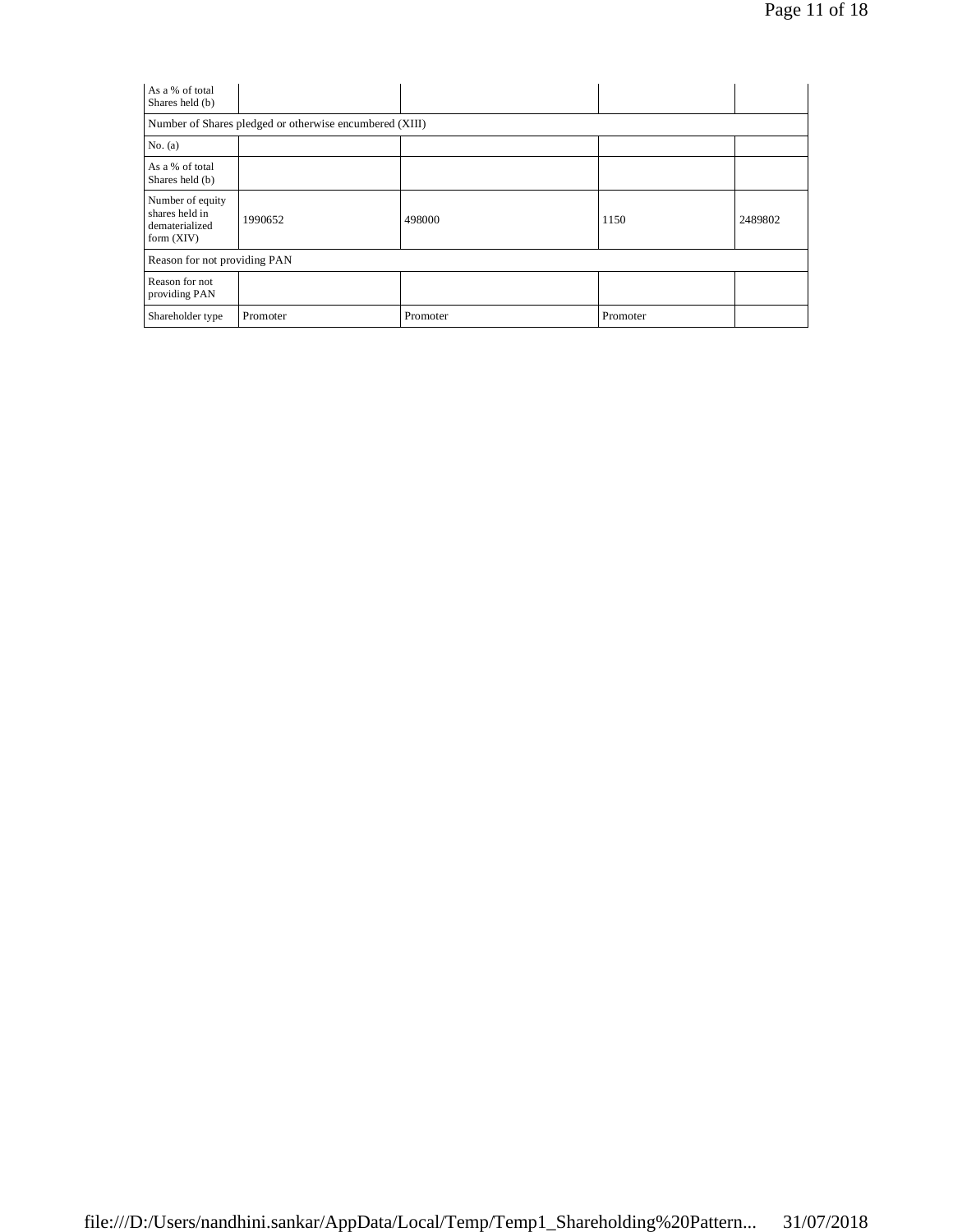| Searial No.                                                                                                                                                                              | $\,1$                                                         |                       |
|------------------------------------------------------------------------------------------------------------------------------------------------------------------------------------------|---------------------------------------------------------------|-----------------------|
| Name of the<br>Shareholders (I)                                                                                                                                                          | <b>SRINIVAS B S</b>                                           | Click here to go back |
| PAN(II)                                                                                                                                                                                  | ABPPS0088L                                                    | Total                 |
| No. of fully paid<br>up equity shares<br>held (IV)                                                                                                                                       | 127533                                                        | 127533                |
| No. Of Partly paid-<br>up equity shares<br>held (V)                                                                                                                                      |                                                               |                       |
| No. Of shares<br>underlying<br>Depository<br>Receipts (VI)                                                                                                                               |                                                               |                       |
| Total nos. shares<br>held $(VII) = (IV) +$<br>$(V)+(VI)$                                                                                                                                 | 127533                                                        | 127533                |
| Shareholding as a<br>% of total no. of<br>shares (calculated<br>as per SCRR,<br>1957) (VIII) As a<br>% of $(A+B+C2)$                                                                     | 1.28                                                          | 1.28                  |
|                                                                                                                                                                                          | Number of Voting Rights held in each class of securities (IX) |                       |
| Class eg: X                                                                                                                                                                              | 127533                                                        | 127533                |
| Class eg:y                                                                                                                                                                               |                                                               |                       |
| Total                                                                                                                                                                                    | 127533                                                        | 127533                |
| Total as a % of<br><b>Total Voting rights</b>                                                                                                                                            | 1.28                                                          | 1.28                  |
| No. Of Shares<br>Underlying<br>Outstanding<br>convertible<br>securities $(X)$                                                                                                            |                                                               |                       |
| No. of Shares<br>Underlying<br>Outstanding<br>Warrants (Xi)                                                                                                                              |                                                               |                       |
| No. Of Shares<br>Underlying<br>Outstanding<br>convertible<br>securities and No.<br>Of Warrants (Xi)<br>(a)                                                                               |                                                               |                       |
| Shareholding, as a<br>% assuming full<br>conversion of<br>convertible<br>securities (as a<br>percentage of<br>diluted share<br>capital) $(XI) = (VII)$<br>$+(X)$ As a % of<br>$(A+B+C2)$ | 1.28                                                          | 1.28                  |
| Number of Locked in shares (XII)                                                                                                                                                         |                                                               |                       |
| No. $(a)$                                                                                                                                                                                |                                                               |                       |
| As a % of total<br>Shares held (b)                                                                                                                                                       |                                                               |                       |
| Number of equity<br>shares held in<br>dematerialized<br>form (XIV)                                                                                                                       | 127533                                                        | 127533                |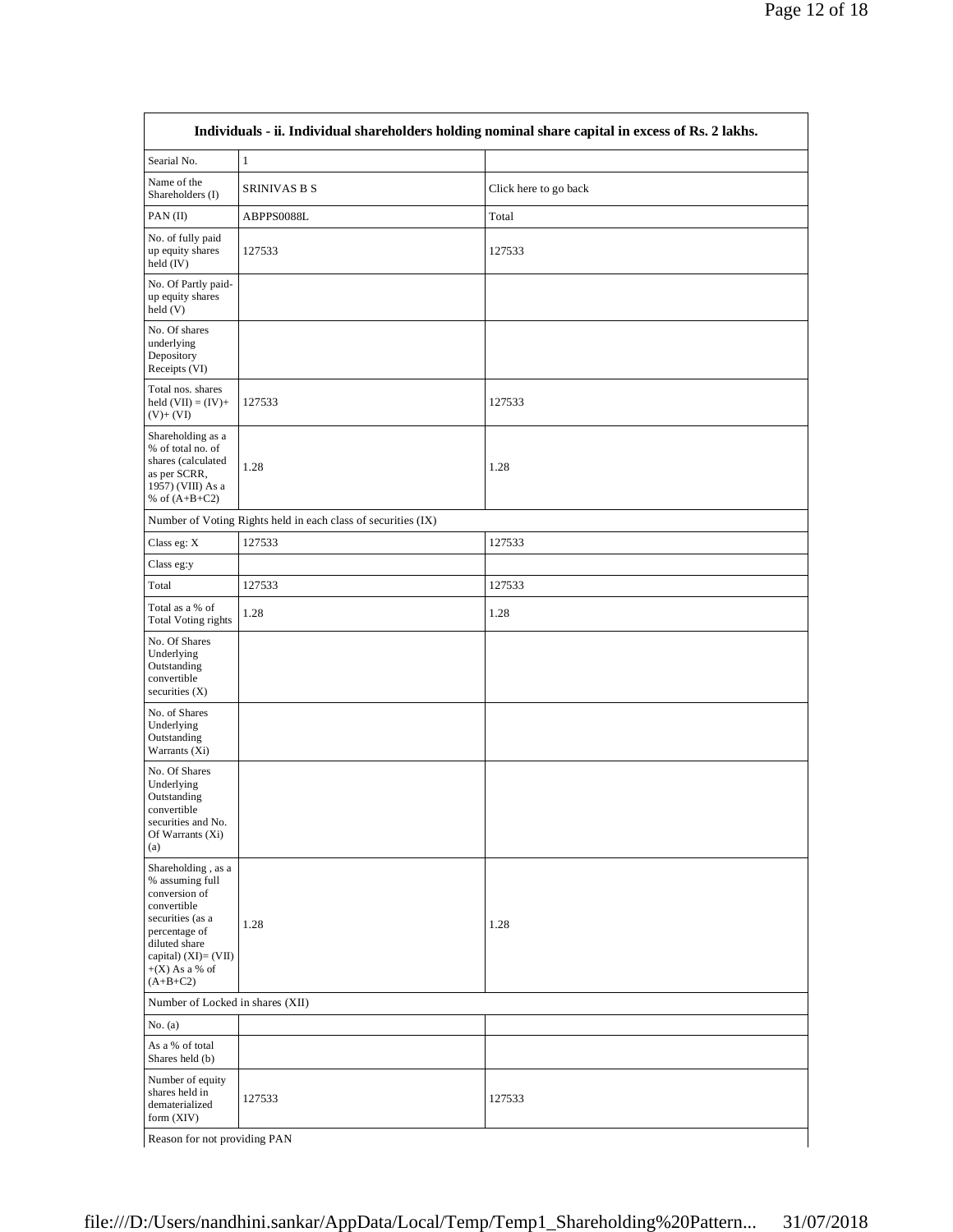| Reason for not |  |
|----------------|--|
| providing PAN  |  |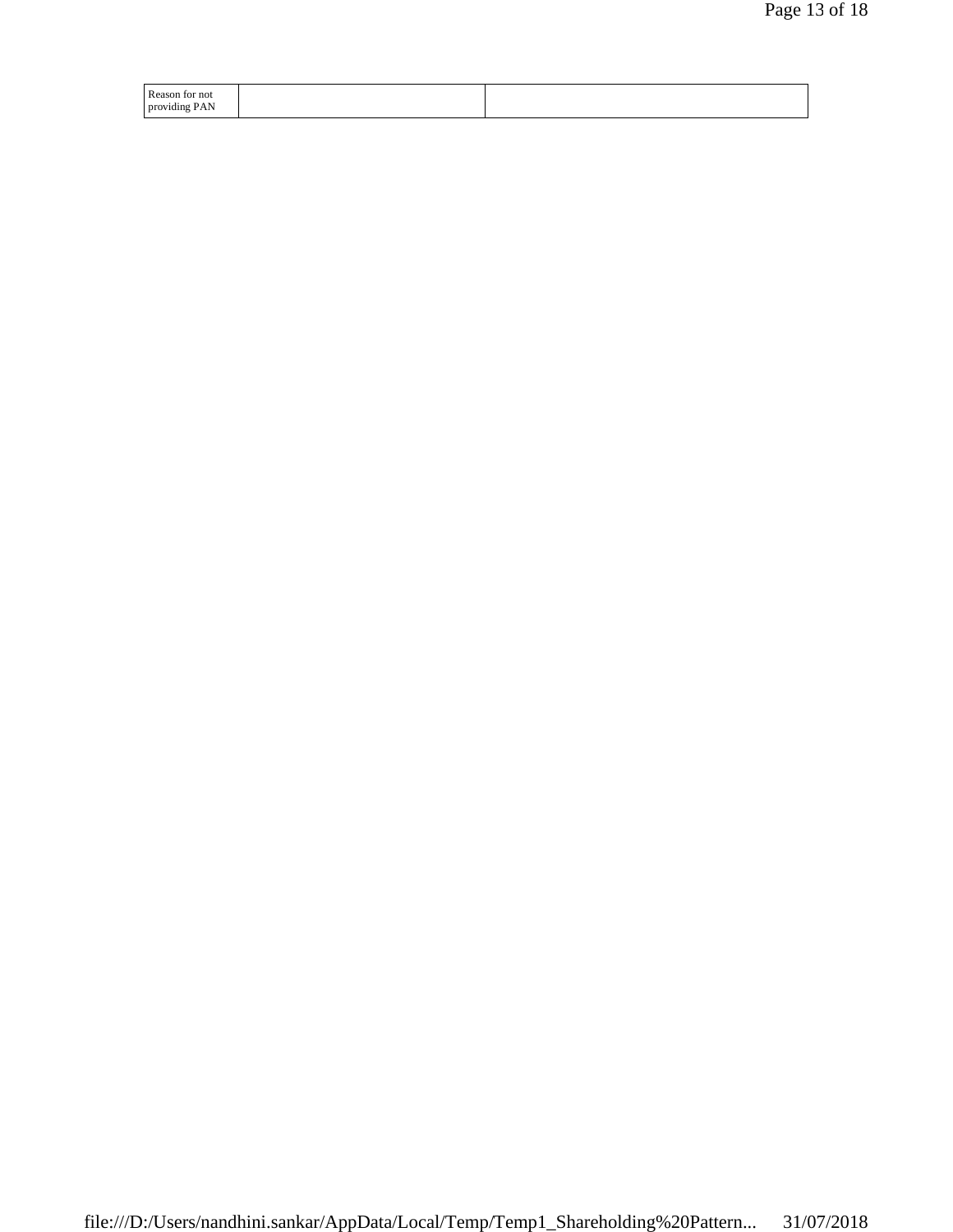| Any Other (specify)                                                                                                                                                                      |                            |                     |                                     |                |              |                |                              |
|------------------------------------------------------------------------------------------------------------------------------------------------------------------------------------------|----------------------------|---------------------|-------------------------------------|----------------|--------------|----------------|------------------------------|
| Searial No.                                                                                                                                                                              | $\mathbf{1}$               | $\overline{c}$      | 3                                   | $\overline{4}$ | 5            | 6              | $\tau$                       |
| Category                                                                                                                                                                                 | <b>Bodies</b><br>Corporate | Clearing<br>Members | Director or Director's<br>Relatives | Employees      | <b>IEPF</b>  | LLP            | Non-Resident Indian<br>(NRI) |
| Category / More<br>than 1 percentage                                                                                                                                                     | Category                   | Category            | Category                            | Category       | Category     | Category       | Category                     |
| Name of the<br>Shareholders (I)                                                                                                                                                          |                            |                     |                                     |                |              |                |                              |
| PAN(II)                                                                                                                                                                                  |                            |                     |                                     |                |              |                |                              |
| No. of the<br>Shareholders (I)                                                                                                                                                           | 158                        | 18                  | 5                                   | 15             | $\mathbf{1}$ | $\overline{c}$ | 148                          |
| No. of fully paid<br>up equity shares<br>held (IV)                                                                                                                                       | 1397998                    | 6854                | 450                                 | 880            | 248185       | 50000          | 36155                        |
| No. Of Partly paid-<br>up equity shares<br>held(V)                                                                                                                                       |                            |                     |                                     |                |              |                |                              |
| No. Of shares<br>underlying<br>Depository<br>Receipts (VI)                                                                                                                               |                            |                     |                                     |                |              |                |                              |
| Total nos. shares<br>held $(VII) = (IV) +$<br>$(V)+(VI)$                                                                                                                                 | 1397998                    | 6854                | 450                                 | 880            | 248185       | 50000          | 36155                        |
| Shareholding as a<br>% of total no. of<br>shares (calculated<br>as per SCRR,<br>1957) (VIII) As a<br>% of $(A+B+C2)$                                                                     | 14.02                      | 0.07                | $\boldsymbol{0}$                    | 0.01           | 2.49         | 0.5            | 0.36                         |
| Number of Voting Rights held in each class of securities (IX)                                                                                                                            |                            |                     |                                     |                |              |                |                              |
| Class eg: X                                                                                                                                                                              | 1397998                    | 6854                | 450                                 | 880            | 248185       | 50000          | 36155                        |
| Class eg:y                                                                                                                                                                               |                            |                     |                                     |                |              |                |                              |
| Total                                                                                                                                                                                    | 1397998                    | 6854                | 450                                 | 880            | 248185       | 50000          | 36155                        |
| Total as a % of<br><b>Total Voting rights</b>                                                                                                                                            | 14.02                      | 0.07                | $\boldsymbol{0}$                    | 0.01           | 2.49         | 0.5            | 0.36                         |
| No. Of Shares<br>Underlying<br>Outstanding<br>convertible<br>securities $(X)$                                                                                                            |                            |                     |                                     |                |              |                |                              |
| No. of Shares<br>Underlying<br>Outstanding<br>Warrants (Xi)                                                                                                                              |                            |                     |                                     |                |              |                |                              |
| No. Of Shares<br>Underlying<br>Outstanding<br>convertible<br>securities and No.<br>Of Warrants (Xi)<br>(a)                                                                               |                            |                     |                                     |                |              |                |                              |
| Shareholding, as a<br>% assuming full<br>conversion of<br>convertible<br>securities (as a<br>percentage of<br>diluted share<br>capital) $(XI) = (VII)$<br>$+(X)$ As a % of<br>$(A+B+C2)$ | 14.02                      | 0.07                | $\boldsymbol{0}$                    | 0.01           | 2.49         | 0.5            | 0.36                         |
| Number of Locked in shares (XII)                                                                                                                                                         |                            |                     |                                     |                |              |                |                              |
| No. (a)                                                                                                                                                                                  |                            |                     |                                     |                |              |                |                              |
|                                                                                                                                                                                          |                            |                     |                                     |                |              |                |                              |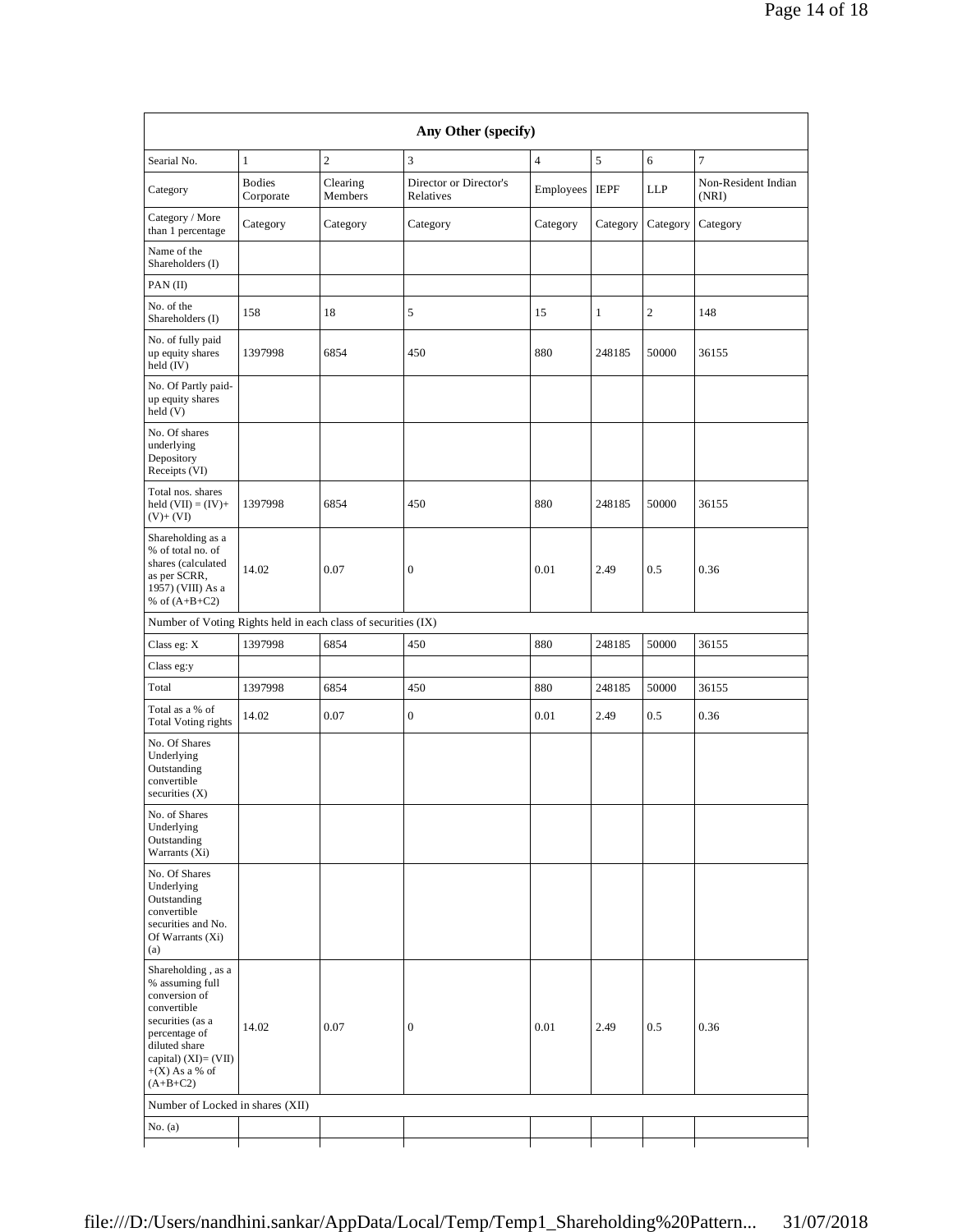| As a % of total<br>Shares held (b)                                   |         |      |     |     |        |       |       |
|----------------------------------------------------------------------|---------|------|-----|-----|--------|-------|-------|
| Number of equity<br>shares held in<br>dematerialized<br>form $(XIV)$ | 1390023 | 6854 | 100 | 300 | 248185 | 50000 | 31005 |
| Reason for not providing PAN                                         |         |      |     |     |        |       |       |
| Reason for not<br>providing PAN                                      |         |      |     |     |        |       |       |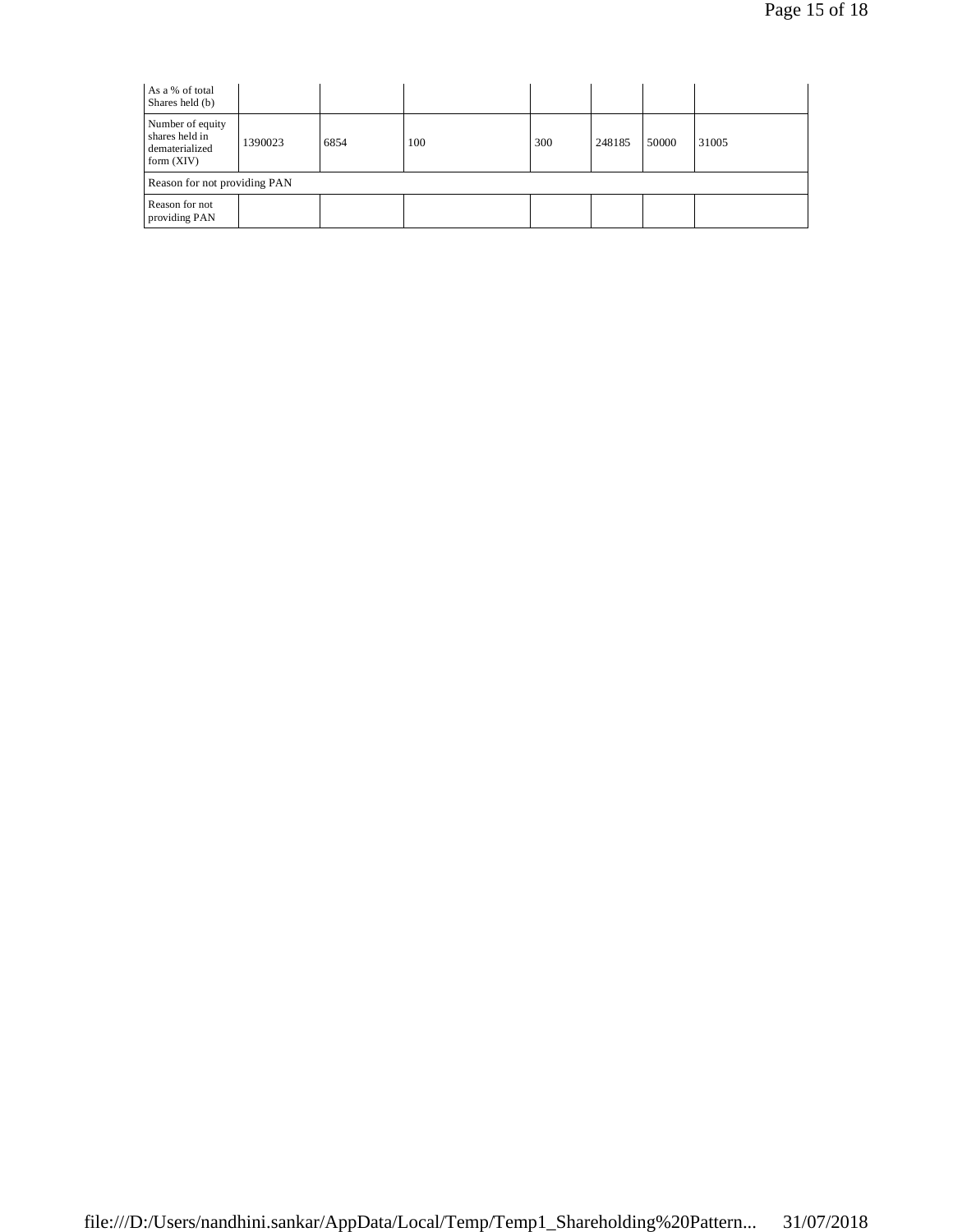| Any Other (specify)                                                                                                                                                                      |                  |                                                               |                                        |         |  |  |  |
|------------------------------------------------------------------------------------------------------------------------------------------------------------------------------------------|------------------|---------------------------------------------------------------|----------------------------------------|---------|--|--|--|
| Searial No.                                                                                                                                                                              | 8<br>9<br>10     |                                                               |                                        |         |  |  |  |
| Category                                                                                                                                                                                 | Trusts           | <b>Bodies Corporate</b>                                       | <b>Bodies Corporate</b>                |         |  |  |  |
| Category / More<br>than 1 percentage                                                                                                                                                     | Category         | More than 1 percentage of shareholding                        | More than 1 percentage of shareholding |         |  |  |  |
| Name of the<br>Shareholders (I)                                                                                                                                                          |                  | KAMALJYOT INVESTMENTS LIMITED                                 | ANSHUL SPECIALTY MOLECULES             |         |  |  |  |
| PAN(II)                                                                                                                                                                                  |                  | AAACK3258K                                                    | AABCA4003H                             | Total   |  |  |  |
| No. of the<br>Shareholders (I)                                                                                                                                                           | 2                | $\mathbf{1}$                                                  | $\mathbf{1}$                           | 349     |  |  |  |
| No. of fully paid<br>up equity shares<br>held (IV)                                                                                                                                       | 450              | 576941                                                        | 616987                                 | 1740972 |  |  |  |
| No. Of Partly paid-<br>up equity shares<br>held (V)                                                                                                                                      |                  |                                                               |                                        |         |  |  |  |
| No. Of shares<br>underlying<br>Depository<br>Receipts (VI)                                                                                                                               |                  |                                                               |                                        |         |  |  |  |
| Total nos, shares<br>held $(VII) = (IV) +$<br>$(V)+(VI)$                                                                                                                                 | 450              | 576941                                                        | 616987                                 | 1740972 |  |  |  |
| Shareholding as a<br>% of total no. of<br>shares (calculated<br>as per SCRR,<br>1957) (VIII) As a<br>% of $(A+B+C2)$                                                                     | $\mathbf{0}$     | 5.78                                                          | 6.19                                   | 17.45   |  |  |  |
|                                                                                                                                                                                          |                  | Number of Voting Rights held in each class of securities (IX) |                                        |         |  |  |  |
| Class eg: X                                                                                                                                                                              | 450              | 576941                                                        | 616987                                 | 1740972 |  |  |  |
| Class eg:y                                                                                                                                                                               |                  |                                                               |                                        |         |  |  |  |
| Total                                                                                                                                                                                    | 450              | 576941                                                        | 616987                                 | 1740972 |  |  |  |
| Total as a % of<br><b>Total Voting rights</b>                                                                                                                                            | $\boldsymbol{0}$ | 5.78                                                          | 6.19                                   | 17.45   |  |  |  |
| No. Of Shares<br>Underlying<br>Outstanding<br>convertible<br>securities $(X)$                                                                                                            |                  |                                                               |                                        |         |  |  |  |
| No. of Shares<br>Underlying<br>Outstanding<br>Warrants (Xi)                                                                                                                              |                  |                                                               |                                        |         |  |  |  |
| No. Of Shares<br>Underlying<br>Outstanding<br>convertible<br>securities and No.<br>Of Warrants (Xi)<br>(a)                                                                               |                  |                                                               |                                        |         |  |  |  |
| Shareholding, as a<br>% assuming full<br>conversion of<br>convertible<br>securities (as a<br>percentage of<br>diluted share<br>capital) $(XI) = (VII)$<br>$+(X)$ As a % of<br>$(A+B+C2)$ | $\boldsymbol{0}$ | 5.78                                                          | 6.19                                   | 17.45   |  |  |  |
| Number of Locked in shares (XII)                                                                                                                                                         |                  |                                                               |                                        |         |  |  |  |
| No. $(a)$                                                                                                                                                                                |                  |                                                               |                                        |         |  |  |  |
|                                                                                                                                                                                          |                  |                                                               |                                        |         |  |  |  |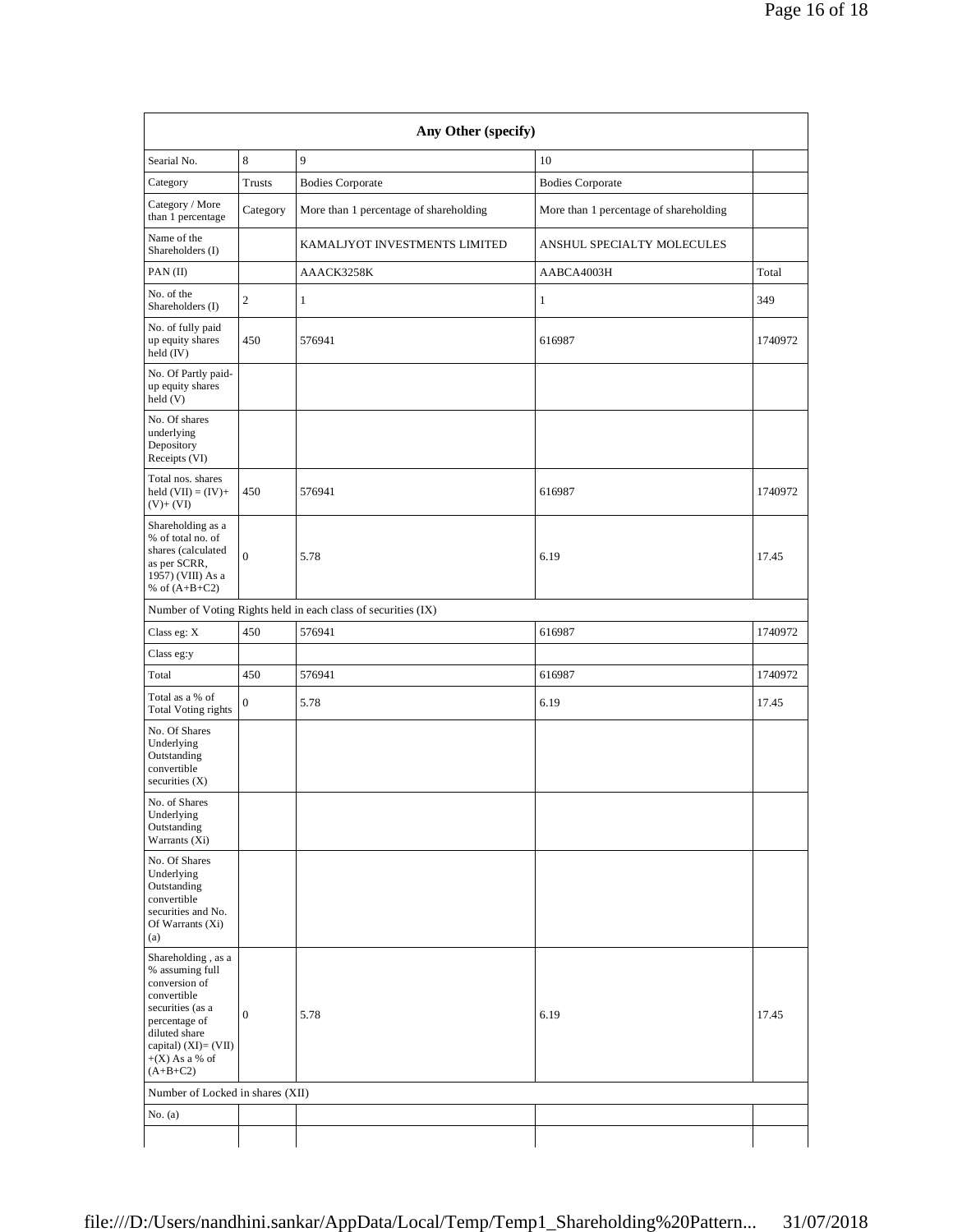| As a % of total<br>Shares held (b)                                   |     |        |        |         |  |  |
|----------------------------------------------------------------------|-----|--------|--------|---------|--|--|
| Number of equity<br>shares held in<br>dematerialized<br>form $(XIV)$ | 450 | 576941 | 616987 | 1726917 |  |  |
| Reason for not providing PAN                                         |     |        |        |         |  |  |
| Reason for not<br>providing PAN                                      |     |        |        |         |  |  |